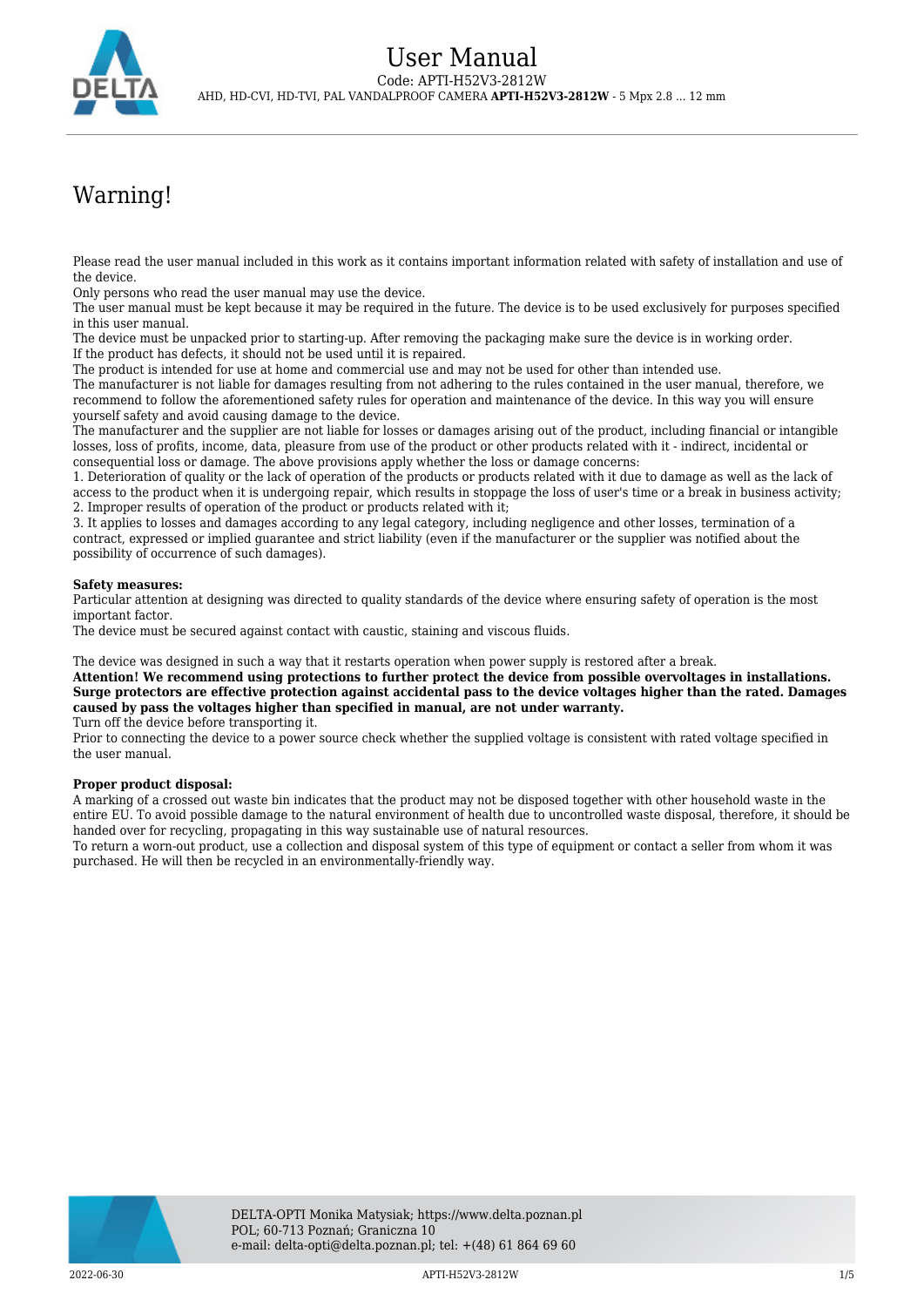

### User Manual Code: APTI-H52V3-2812W AHD, HD-CVI, HD-TVI, PAL VANDALPROOF CAMERA **APTI-H52V3-2812W** - 5 Mpx 2.8 ... 12 mm

Megapixel camera with 1/2.5" Sony CMOS sensor and AHD / HD-CVI / HD-TVI / PAL.

The AHD / HD-CVI / HD-TVI interface allows to transmission of analog video signal via coaxial cable in max. 8 Mpx (4K UHD) resolution. During transmission there are no delays and is maintained the original, high quality image.

In the case of video transmission using a twisted pair cable and matching transformers (balun), be aware of the possibility of signal reflections and interfering signals.

Setting the camera in PAL mode allows to obtain an image in 960H resolution. The appropriate signal format selection is done by tilting and holding the joystick for 5 s without entering to the OSD menu. Changing the signal to the NTSC in the camera causes loss of image in connected AHD/HD-CVI/HD-TVI recorder.

The range of IR illumination according to the manufacturer data, depends on outer conditions (visibility - air transparency, environment, wall colors ie. scene reflectance). Camera is according to IP66 Index of Protection norm.



| Standard:                        | AHD, HD-CVI, HD-TVI, CVBS                                                                                                                                                                                                               |
|----------------------------------|-----------------------------------------------------------------------------------------------------------------------------------------------------------------------------------------------------------------------------------------|
| Sensor:                          | $1/2.5$ " Sony CMOS                                                                                                                                                                                                                     |
| Matrix size:                     | 5 Mpx                                                                                                                                                                                                                                   |
| Resolution:                      | • 2592 x 1944 - 5 Mpx @ AHD / HD-TVI 12.5 fps, 20 fps,<br>• 2560 x 1440 - 4 Mpx @ AHD / HD-CVI / HD-TVI @ 15 fps, 25 fps, 30 fps,<br>• 1920 x 1080 - 1080p @ AHD / HD-TVI / HD-CVI @ 25 fps, 30 fps,<br>$\cdot$ 960 x 576 - 960H @ PAL  |
| Range of IR illumination:        | 30 <sub>m</sub>                                                                                                                                                                                                                         |
| IR illuminator power adjustment: | Automatic                                                                                                                                                                                                                               |
| Lens:                            | $2.8$ 12 mm                                                                                                                                                                                                                             |
| View angle:                      | • 92 °  27 ° (manufacturer data)<br>$\cdot$ 94 °  37 ° (our tests result)                                                                                                                                                               |
| S/N ratio:                       | $\geq 50$ dB                                                                                                                                                                                                                            |
| Video output:                    | 1 Vpp 75 Ω, AHD / HD-CVI / HD-TVI / PAL - selectable by switch                                                                                                                                                                          |
| Main features:                   | • D-WDR - Wide Dynamic Range<br>• DNR - Digital Noise Reduction<br>• ICR - Movable InfraRed filter<br>• AGC - Automatic Gain Control<br>• Auto White Balance<br>• Day/Night mode - configurable<br>• Sharpness - sharper image outlines |



DELTA-OPTI Monika Matysiak; https://www.delta.poznan.pl POL; 60-713 Poznań; Graniczna 10 e-mail: delta-opti@delta.poznan.pl; tel: +(48) 61 864 69 60

2022-06-30 APTI-H52V3-2812W 2/5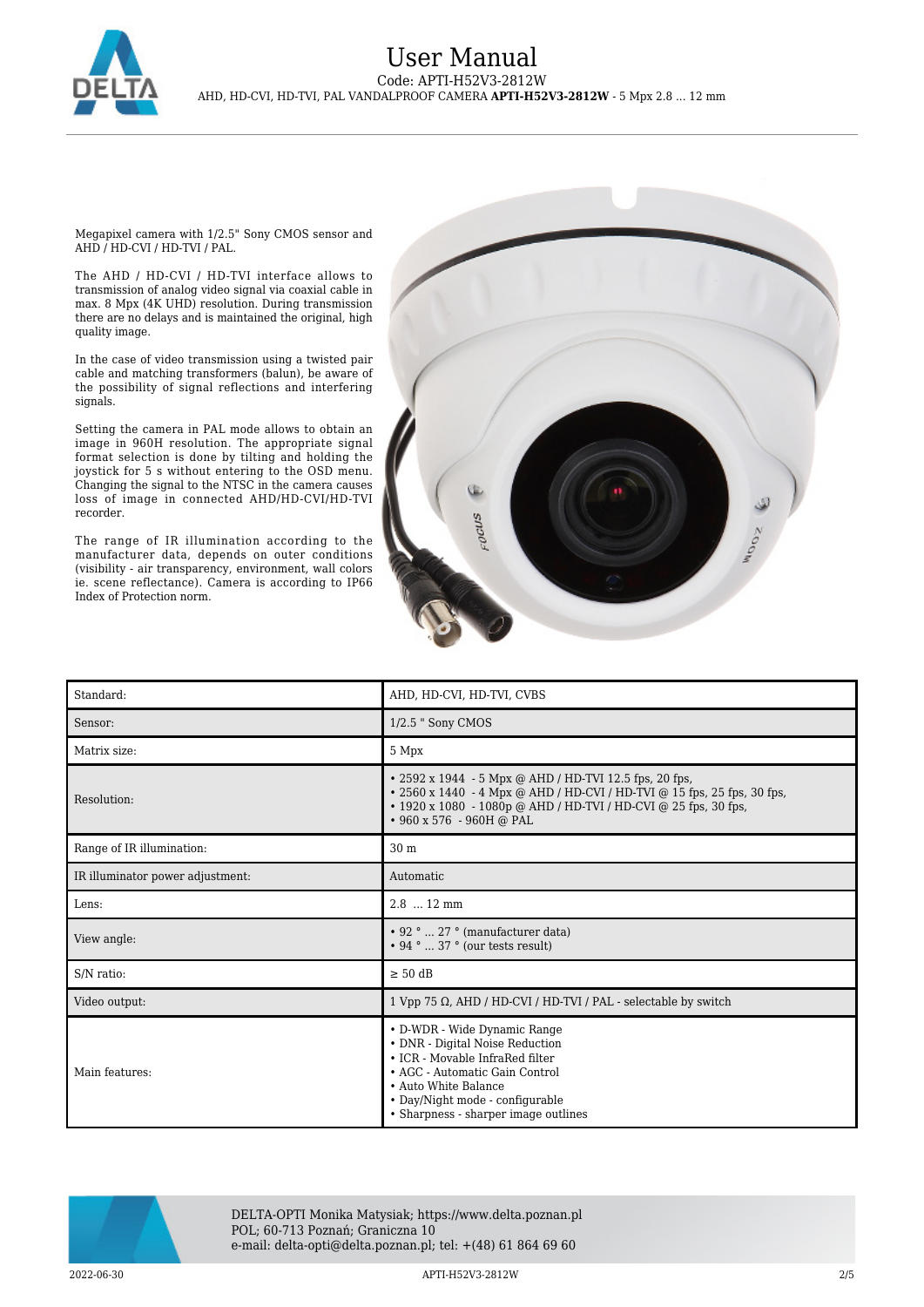

## User Manual Code: APTI-H52V3-2812W AHD, HD-CVI, HD-TVI, PAL VANDALPROOF CAMERA **APTI-H52V3-2812W** - 5 Mpx 2.8 ... 12 mm

| OSD menu:              | ✓                                     |
|------------------------|---------------------------------------|
| Vandal-proof:          | ✓                                     |
| "Index of Protection": | IP <sub>66</sub>                      |
| Power supply:          | 12 V DC / 450 mA                      |
| Power consumption:     | $\leq$ 5.4 W                          |
| Housing:               | Dome - Metal                          |
| Color:                 | White                                 |
| Operation temp:        | $-20 °C  50 °C$                       |
| Weight:                | $0.57$ kg                             |
| Dimensions:            | Ø 120 x 83 mm                         |
| Supported languages:   | English, Portuguese, Russian, Italian |
| Manufacturer / Brand:  | <b>APTI</b>                           |
| Guarantee:             | 2 years                               |

Camera is out from clamping ring (the OSD menu controller visible):



Mounting side view:

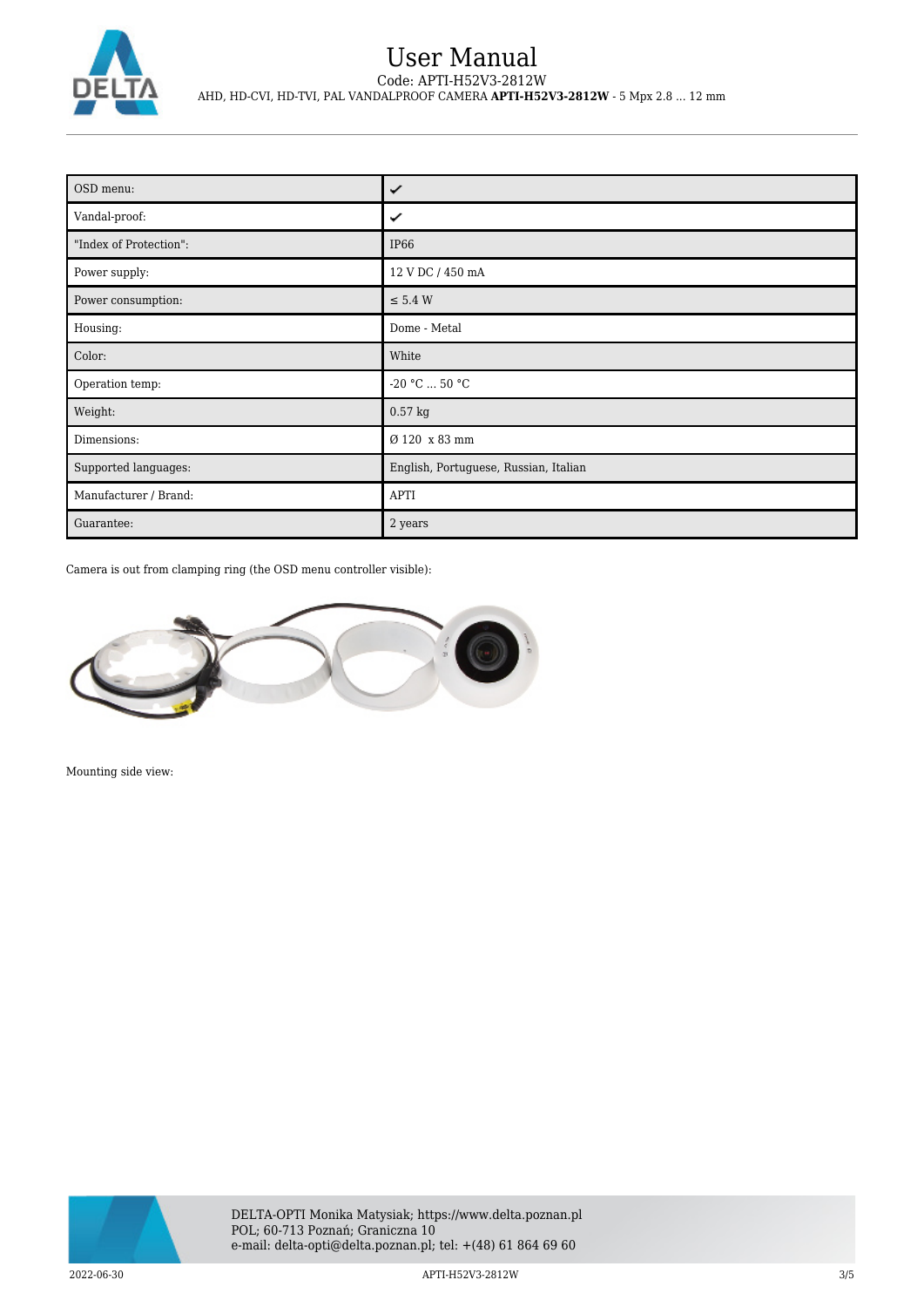



The appropriate signal format selection is done by tilting and holding the joystick for 5 s without entering to the OSD menu. Changing the signal to the NTSC in the camera causes loss of image in connected AHD/HD-CVI/HD-TVI recorder:



In the kit: